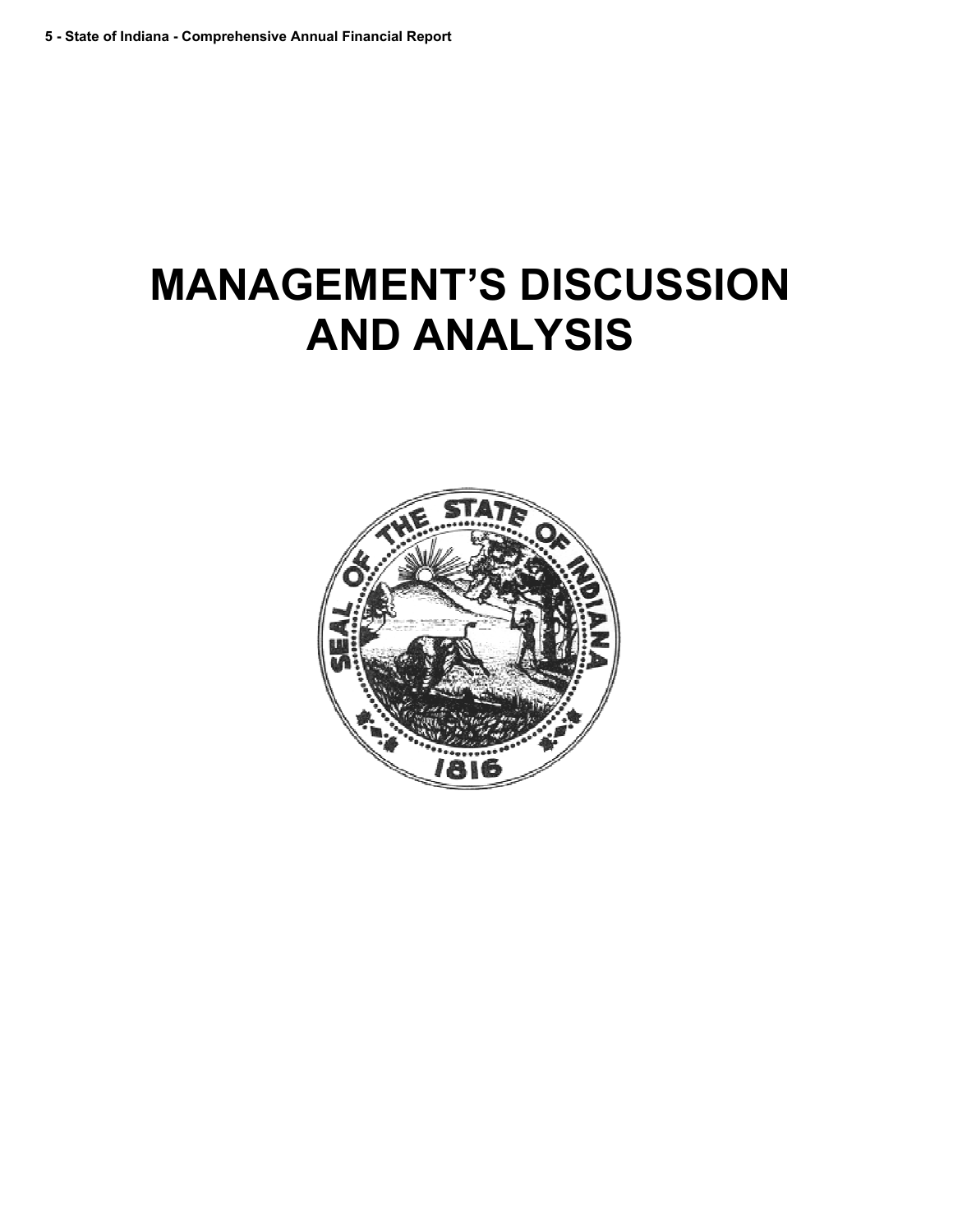## **STATE OF INDIANA Management's Discussion and Analysis June 30, 2011**

The following discussion and analysis of the State of Indiana's financial performance provides an overview of the State's financial activities for the fiscal year ended June 30, 2011. Please read it in conjunction with the transmittal letter at the front of this report and the State's financial statements, which follow this section. Because of prior period adjustments and reclassifications as described in Note IV(G) in the Notes to the Financial Statements, fiscal year (FY) 2010 numbers have been restated.

## **Financial Highlights**

- For FY 2011, on a government-wide basis, the assets of the State of Indiana exceeded its liabilities by \$17.4 billion. This compares with \$16.3 billion for FY 2010, as restated. Of this amount, \$5.6 billion may be used to meet the government's ongoing obligations to citizens and creditors.
- At the end of the current fiscal year, unassigned fund balance for the general fund was \$2.4 billion, or 21.6% of the total general fund expenditures.
- On a government-wide basis for the primary government, the State incurred expenses net of program revenue of \$13.9 billion, which are offset by general revenues totaling \$15.0 billion, giving an increase in net assets of \$1.1 billion.
- General revenue for the primary government increased by \$1.7 billion, or 12.4%, from FY 2010. The driving forces behind this increase were increases in individual income, corporate

income, and sales taxes. The State's unemployment rate dropped 12.4% indicating the Indiana economy is beginning to recover from the recession.

- The State of Indiana closed FY 2011 with more than \$1.18 billion in total reserves. Governor Daniels ordered spending reductions of more than \$1.06 billion.
- In FY 2010 and FY 2011, states raised taxes by more than \$30 billion according to the National Association of State Budget Officers. While other states raised taxes, Indiana provided Hoosiers with the largest tax cut in state history through more than \$600 million of net property tax relief.
- According to State Budget Solutions, Indiana had the  $3<sup>rd</sup>$  lowest debt per capita in 2010.
- Indiana is one of only nine states with the top bond rating from all three major credit rating agencies. According to the independent credit rating agency Standard & Poor's Ratings Service (S&P), the rating "reflects the state's continued strong management that has led to the property tax reform that has realigned state and local spending and is not expected to impact the state's long-term financial performance. As well, the state's commitment to attract diverse jobs through its economic development efforts has translated into a shift away from traditional manufacturing employment." The report said the administration has made significant financial management changes and strengthened budgeting practices.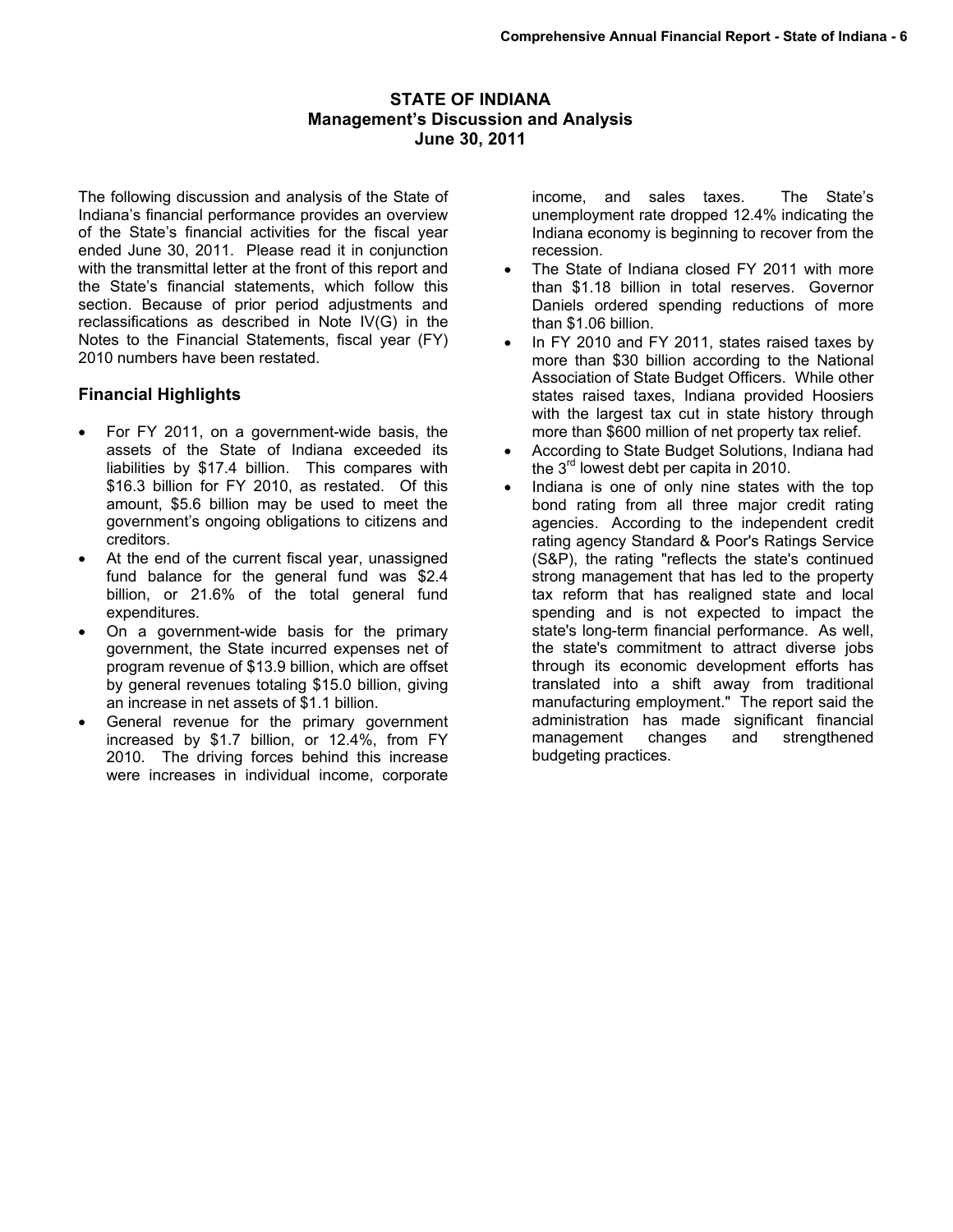| <b>Key Economic Indicators</b>                                                                               |               |               |          |  |  |  |  |  |  |  |  |
|--------------------------------------------------------------------------------------------------------------|---------------|---------------|----------|--|--|--|--|--|--|--|--|
|                                                                                                              | Dec. 31, 2010 | Dec. 31, 2009 | % Change |  |  |  |  |  |  |  |  |
| <b>Total Employed Labor Force</b>                                                                            | 2,814,409     | 2,779,719     | 1.2%     |  |  |  |  |  |  |  |  |
| <b>Total Goods and Service Employment</b>                                                                    | 2,805,800     | 2.797.700     | 0.3%     |  |  |  |  |  |  |  |  |
| Service-Providing Employment                                                                                 | 2,241,600     | 2.238.500     | 0.1%     |  |  |  |  |  |  |  |  |
| Goods-Producing Employment                                                                                   | 564.200       | 559.200       | 0.9%     |  |  |  |  |  |  |  |  |
| <b>Unemployment Rate</b>                                                                                     | 9.2%          | 10.5%         | $-12.4%$ |  |  |  |  |  |  |  |  |
| Median Household Income                                                                                      | 46,322        | 47.465        | $-2.4%$  |  |  |  |  |  |  |  |  |
| Sources: Indiana Department of Workforce Development, Bureau of Labor Statistics, and<br>U.S. Census Bureau. |               |               |          |  |  |  |  |  |  |  |  |

Salaries and benefits for State employees represent approximately 7.6% of governmental fund expenditures. The following table shows a ten year history of the count of full time State employees.

| <b>Full Time State Employees Paid</b><br><b>Through The Auditor of State's Office</b> |                                |           |                                             |                                                            |                                                                   |        |  |  |  |  |
|---------------------------------------------------------------------------------------|--------------------------------|-----------|---------------------------------------------|------------------------------------------------------------|-------------------------------------------------------------------|--------|--|--|--|--|
|                                                                                       | Governor's<br><b>Authority</b> | Judiciary | <b>Other</b><br>Elected<br><b>Officials</b> | On<br><b>Disability</b><br>Leave - In<br><b>Pay Status</b> | On<br><b>Disability</b><br>Leave - Not<br>in Pay<br><b>Status</b> | Total  |  |  |  |  |
| 2011                                                                                  | 28,472                         | 830       | 1,067                                       | 610                                                        | 351                                                               | 31,330 |  |  |  |  |
| 2010                                                                                  | 29,911                         | 846       | 1,056                                       | 647                                                        | 341                                                               | 32,801 |  |  |  |  |
| 2009                                                                                  | 31,254                         | 835       | 1,093                                       | 624                                                        | 358                                                               | 34,164 |  |  |  |  |
| 2008                                                                                  | 32,606                         | 811       | 1,139                                       | 727                                                        | 339                                                               | 35,622 |  |  |  |  |
| 2007                                                                                  | 31,524                         | 772       | 1,123                                       | 789                                                        | 313                                                               | 34,521 |  |  |  |  |
| 2006                                                                                  | 31,822                         | 753       | 1,102                                       | 941                                                        | 279                                                               | 34,897 |  |  |  |  |
| 2005                                                                                  | 34,673                         | 743       | 1,058                                       | 1,077                                                      | 269                                                               | 37,820 |  |  |  |  |
| 2004                                                                                  | 35,794                         | 756       | 1,020                                       | 1,012                                                      | 266                                                               | 38,848 |  |  |  |  |
| 2003                                                                                  | 34,909                         | 741       | 1,003                                       | 988                                                        | 248                                                               | 37,889 |  |  |  |  |
| 2002                                                                                  | 35,474                         | 731       | 1,017                                       | 1,078                                                      | 252                                                               | 38,552 |  |  |  |  |

For more information on people paid through the Auditor of State's Office, please read the Statistical Section.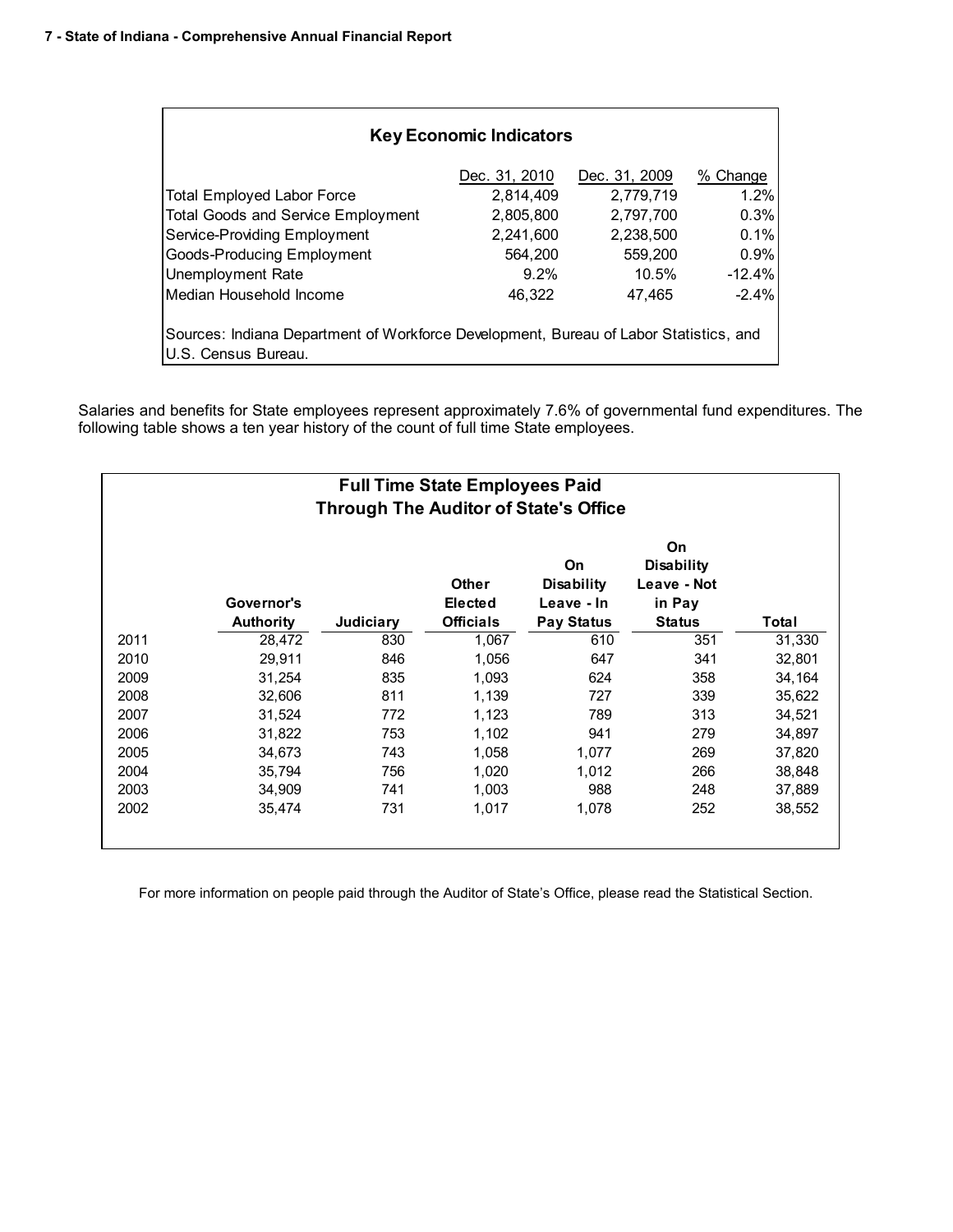## **Overview of the Financial Statements**

This Financial Section consists of four parts: management's discussion and analysis (this part), the basic financial statements, required supplementary information, and other supplementary information. The basic financial statements include two kinds of statements that present different views of the State. The first two statements are government-wide financial statements that provide both long-term and short-term information about the State's overall financial status.

The remaining statements are fund financial statements that focus on individual parts of the State government, reporting the State's operations in more detail than the government-wide statements.

- The governmental fund statements tell how general government services such as public safety, education, and welfare were financed in the short term as well as what remains for future spending.
- Proprietary fund statements offer short and longterm financial information about the activities the government operates like businesses, such as the Unemployment Compensation Fund.
- Fiduciary fund statements provide information about the financial relationships in which the State acts solely as a trustee or agent for the benefit of others, to whom the resources in question belong, such as the retirement plan for the State's employees.

The financial statements also include notes that explain some of the information in the financial statements and provide more detailed data. The statements are followed by a section of *required supplementary information* and *other supplementary information* that further explain and support the information in the financial statements.

## **Government-wide Financial Statements**

The government-wide financial statements report information about the State as a whole using accounting methods similar to those used by privatesector companies. The statement of net assets includes all the government's assets and liabilities. All of the current year's revenues and expenses are accounted for in the statement of activities regardless of when cash is received or paid.

The two government-wide statements report the State's net assets and how they have changed. Net assets, the difference between the State's assets and liabilities, is one way to measure the State's financial health, or position. Over time, increases or decreases in net assets may serve as a useful

indicator of whether the financial position of the State of Indiana is improving or deteriorating. To assess the overall health of the State, additional nonfinancial factors should be considered, such as changes in the State's tax base, the condition of the State's roads and the State's student population. The government-wide financial statements of the State are divided into three categories:

- **Governmental activities**. Most of the State's basic services are included here, such as the State's roads and bridges, and health and environmental programs. State sales and environmental programs. income taxes and federal grants finance most of these activities.
- **Business-type activities**. The State provides goods and services through these activities that are financed or recovered primarily through fees and user charges. The Unemployment Compensation Fund, the Inns and Concessions Fund, and the Indiana Residual Malpractice Insurance Authority are included here.
- **Discretely Presented Component Units**. These are legally separate discretely presented entities for which the State is financially accountable. These include, among others, the Indiana Finance Authority, the Indiana Bond Bank, the Board for Depositories, the Indiana Housing and Community Development Authority, and colleges and universities that receive State funding.

## **Fund Financial Statements**

The fund financial statements provide more detailed information about the State's most significant funds, not the State as a whole. Funds are accounting devices that the State uses to keep track of specific sources of funding and spending for particular purposes. The State of Indiana uses fund accounting to ensure and demonstrate compliance with financerelated legal requirements.

The State has three kinds of funds: governmental funds, proprietary funds, and fiduciary funds.

**1. Governmental funds**. Most of the State's basic services are included in governmental funds, which focus on (1) cash and other financial assets that can readily be converted to cash flow in and out and (2) the balances left at year-end that are available for spending. Consequently, the governmental funds statements provide a detailed short-term view that helps the reader determine whether there are more or fewer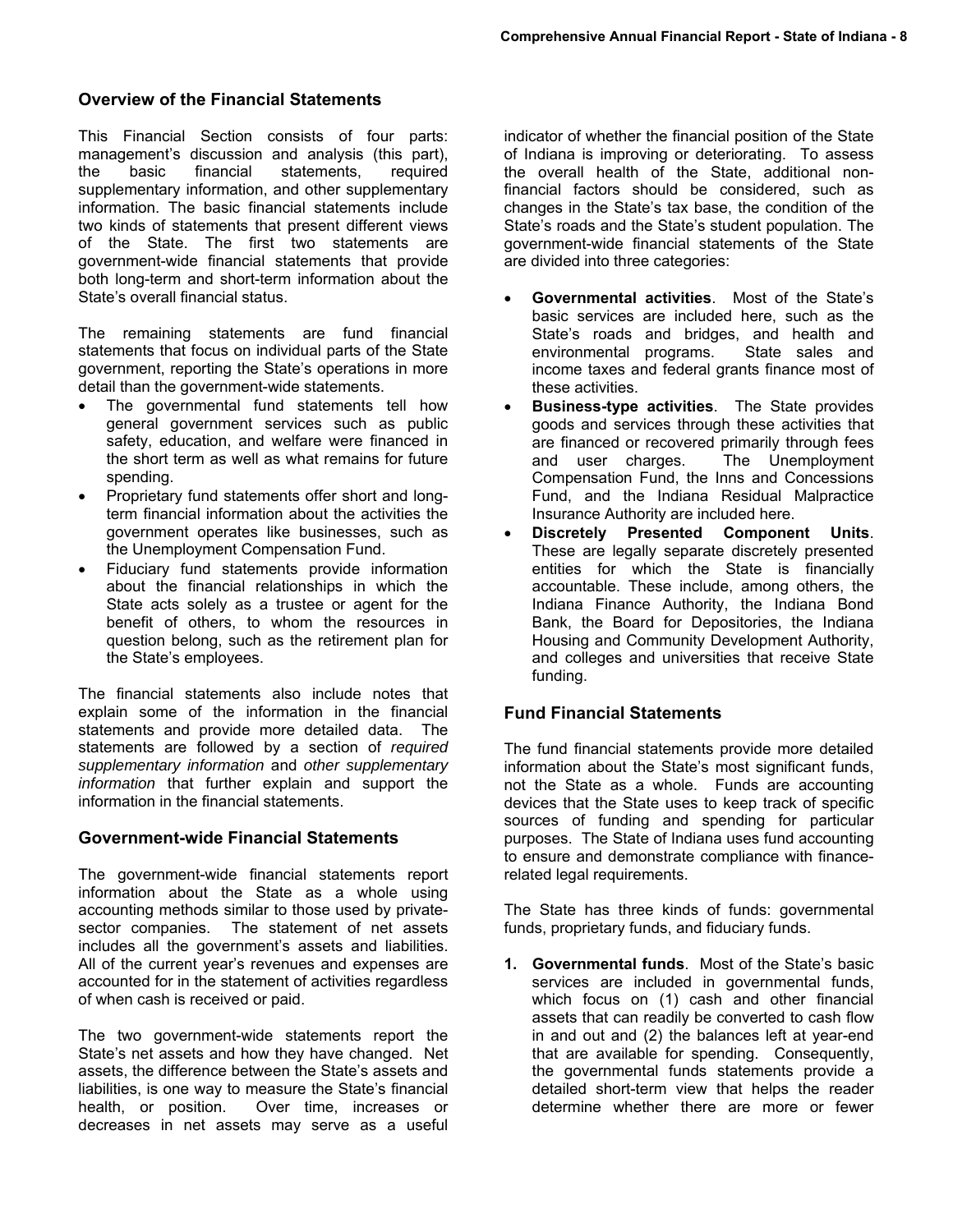financial resources that can be spent in the near future to finance the State's programs.

*Relationship and Reconciliation***.** Because the information provided in the governmental funds statements does not encompass the additional long-term focus of the government-wide statements, reconciliation pages are provided. On the page following each governmental fund's financial statement, these reconciliations explain the differences between the government-wide and the fund financial statement. Governmentwide statements use full accrual accounting. Revenues are recognized when they are earned and expenses are recognized as soon as the liability is incurred, regardless of the timing of related cash inflows and outflows. Governmental fund financial statements use the modified accrual basis of accounting. Revenues are recognized when earned so long as they are collectible within the current period or soon enough afterwards to pay liabilities of the current period. Debt service payments and a number of specific accrued liabilities are recognized as expenditures when payment is due because that is when they are normally liquidated with expendable available financial resources.

Non-current assets such as infrastructure, land, and property, plant and equipment appear on the government-wide statements but not on the governmental fund statements where they are expensed as acquired rather than capitalized. Non-current liabilities such as revenue bonds payable and net pension obligations also appear on the government-wide statements but not on the fund statements. Internal service funds are included as part of the governmental activities in

the government-wide statements but not the governmental fund financial statements because they provide services to the governmental funds.

- **2. Proprietary funds**. Services for which the State charges customers a fee are generally reported in proprietary funds. These funds use the economic resources measurement focus and the accrual basis of accounting. Proprietary funds, like the government-wide statements, provide both long-term and short-term financial information. In fact, the State's enterprise funds (one type of proprietary fund) are the same as its business-type activities, but provide more detail and additional information such as cash flows. The State uses internal service funds (the other type of proprietary fund) to report activities that provide supplies and services for the State's other programs and activities. An example would be the State Employee Health Insurance Fund.
- **3. Fiduciary funds**. The State is the trustee, or fiduciary, for its employees' pension plans. It is also responsible for other assets that, because of a trust arrangement, can be used only for the trust beneficiaries. The State is responsible for ensuring that the assets reported in these funds are used for their intended purposes. Fiduciary funds use the economic resources measurement focus and the accrual basis of accounting. All of the State's fiduciary activities are reported in a separate statement of fiduciary net assets and a statement of changes in fiduciary net assets. These activities are excluded from the State's government-wide financial statements because the State cannot use these assets to finance its operations.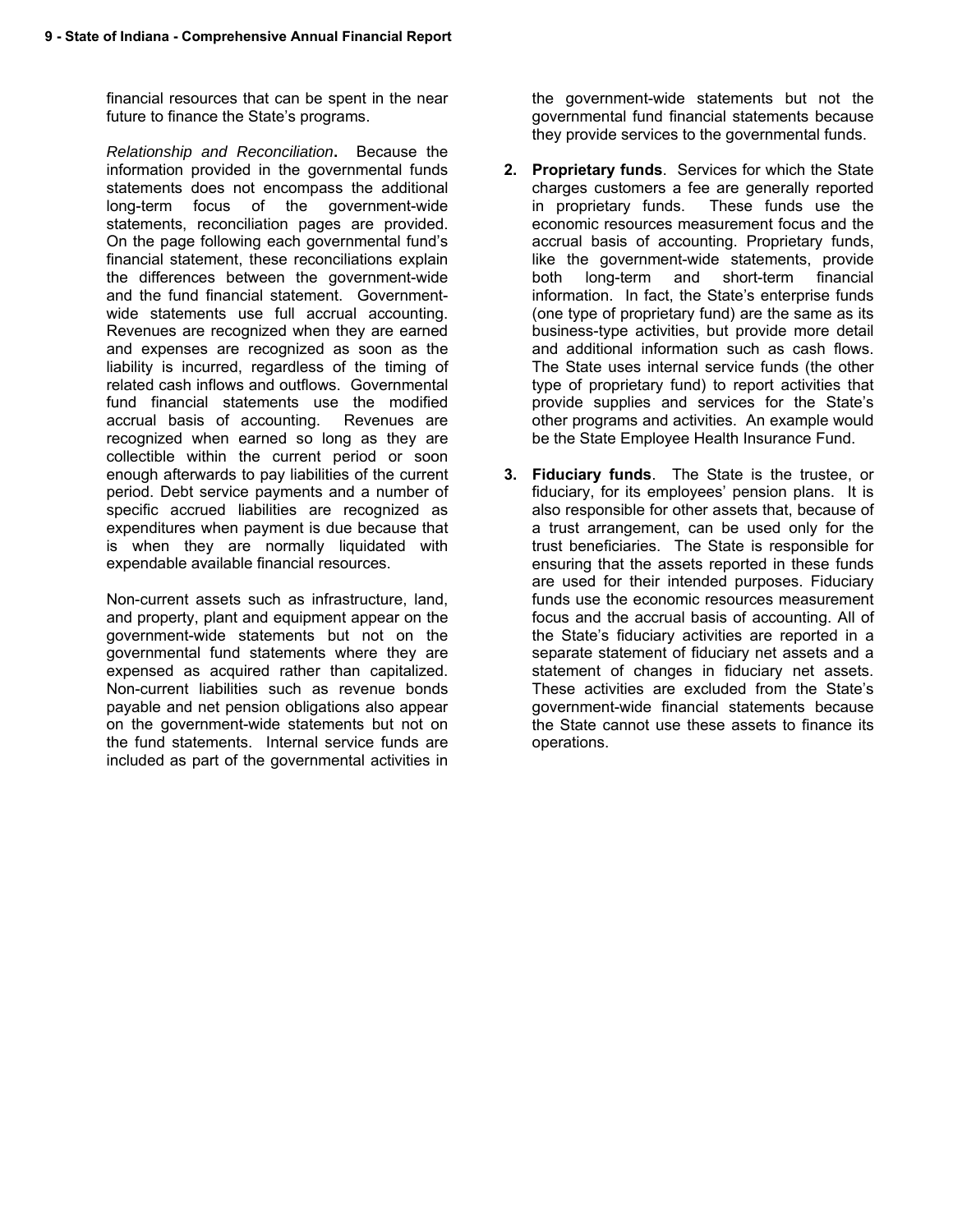# **Financial Analysis of the State as a Whole**

# **Net Assets**

The following is condensed from the Statement of Net Assets:

|                                            |     |                                   |    | State of Indiana<br><b>Condensed Schedule of Net Assets</b><br>(in millions of dollars) |    | <b>Primary Government</b> |                   |           |                                    |                |
|--------------------------------------------|-----|-----------------------------------|----|-----------------------------------------------------------------------------------------|----|---------------------------|-------------------|-----------|------------------------------------|----------------|
|                                            |     | Governmental<br><b>Activities</b> |    |                                                                                         |    | <b>Business-type</b>      | <b>Activities</b> |           | <b>Total Primary</b><br>Government |                |
|                                            |     | 2011                              |    | 2010                                                                                    |    | 2011                      |                   | 2010      | 2011                               | 2010           |
| Current and other assets                   | \$. | 11,463.1                          | \$ | 11,074.0                                                                                | \$ | 217.9                     | \$                | 153.6     | \$<br>11.681.0                     | 11,227.6<br>\$ |
| Capital assets                             |     | 12,516.2                          |    | 11,992.6                                                                                |    | 0.1                       |                   | 0.1       | 12,516.3                           | 11,992.7       |
| <b>Total assets</b>                        |     | 23.979.3                          |    | 23.066.6                                                                                |    | 218.0                     |                   | 153.7     | 24.197.3                           | 23,220.3       |
| <b>Current liabilities</b>                 |     | 2,329.6                           |    | 2,670.1                                                                                 |    | 1,878.9                   |                   | 1,721.4   | 4,208.5                            | 4,391.5        |
| Long-term liabilities                      |     | 2,537.4                           |    | 2,483.7                                                                                 |    | 29.6                      |                   | 42.4      | 2,567.0                            | 2,526.1        |
| <b>Total liabilities</b>                   |     | 4,867.0                           |    | 5,153.8                                                                                 |    | 1,908.5                   |                   | 1,763.8   | 6,775.5                            | 6,917.6        |
| Net assets:<br>Invested in capital assets, |     |                                   |    |                                                                                         |    |                           |                   |           |                                    |                |
| net of related debt                        |     | 11,290.9                          |    | 10,722.7                                                                                |    | 0.1                       |                   | 0.1       | 11,291.0                           | 10,722.8       |
| Restricted                                 |     | 573.1                             |    | 1,462.0                                                                                 |    |                           |                   |           | 573.1                              | 1,462.0        |
| Unrestricted                               |     | 7,248.3                           |    | 5,728.1                                                                                 |    | (1,690.6)                 |                   | (1,610.2) | 5,557.7                            | 4,117.9        |
| <b>Total net assets</b>                    | æ.  | $19,1\overline{12.3}$             | S  | 17,912.8                                                                                | S  | (1,690.5)                 | \$                | (1,610.1) | \$<br>17,421.8                     | 16,302.7<br>S  |

At the end of the current fiscal year, net assets for the primary governmental were \$17.4 billion as compared to \$16.3 billion in 2010. There was an increase of \$1.1 billion.

Current and other assets increased by \$453.4 million with an increase in taxes receivable making up the bulk of this.

Capital assets increased by \$523.6 million. The principal reason for the increase in capital assets was the increase in land, infrastructure, and construction

in progress at the Indiana Department of Transportation due to the State's Major Moves initiative.

Total liabilities decreased by \$142.1 million. This decrease is explained principally by a decrease in securities on loan as of June 30, 2011 of \$518.7 million offset by increases in unearned revenue of \$157.4 million, net pension obligations of \$117.8 million, and due to federal government of \$157.4 million.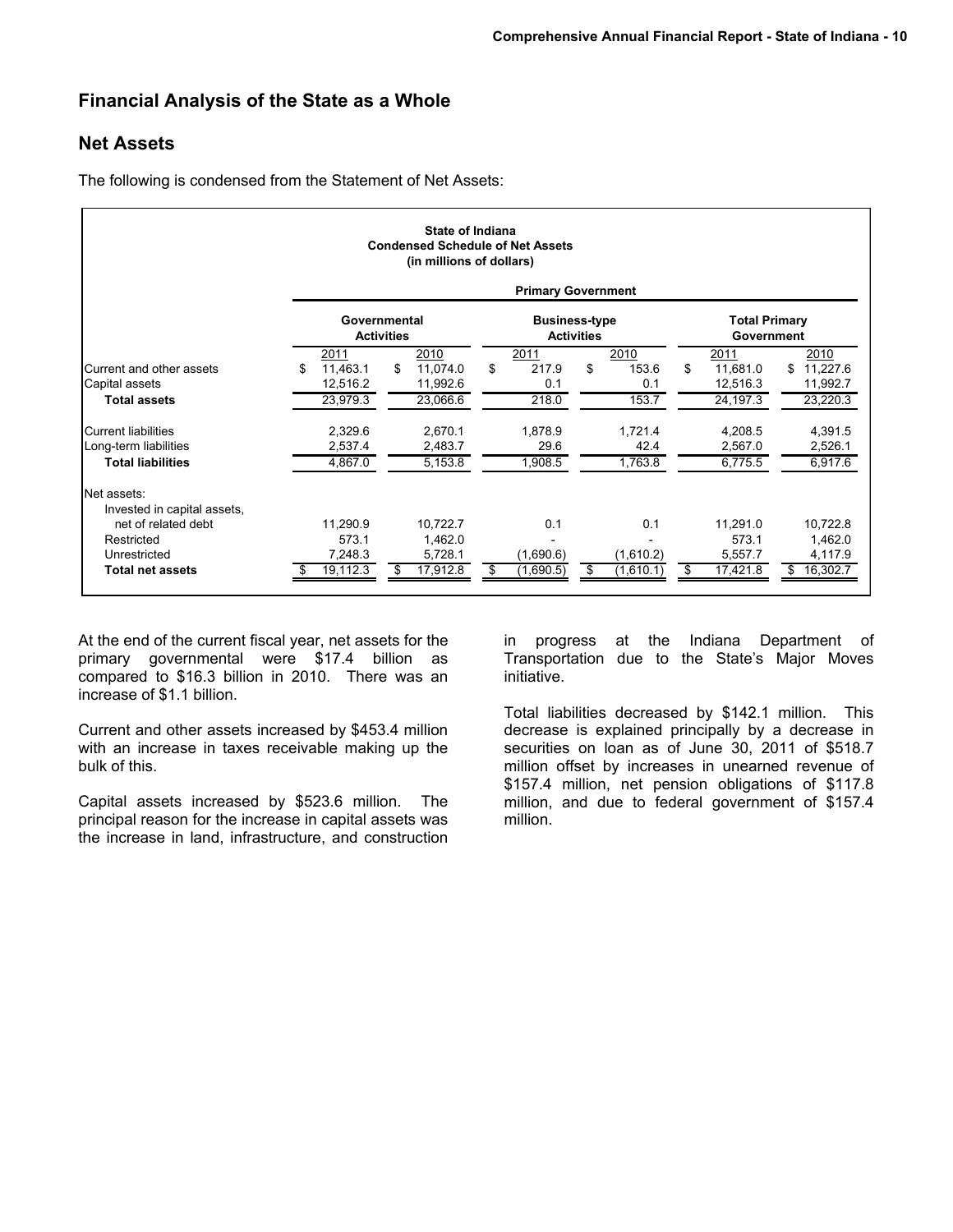# **Changes in Net Assets**

The following is condensed from the Statement of Activities:

| State of Indiana<br><b>Condensed Schedule of Change in Net Assets</b><br>(in millions of dollars) |                                                                                                                                        |                |               |             |            |               |  |  |  |  |  |
|---------------------------------------------------------------------------------------------------|----------------------------------------------------------------------------------------------------------------------------------------|----------------|---------------|-------------|------------|---------------|--|--|--|--|--|
|                                                                                                   | <b>Primary Government</b>                                                                                                              |                |               |             |            |               |  |  |  |  |  |
|                                                                                                   | <b>Governmental Activities</b><br><b>Business-type</b><br><b>Total Primary</b><br><b>Activities</b><br><b>Activities</b><br>Government |                |               |             |            |               |  |  |  |  |  |
|                                                                                                   | 2011                                                                                                                                   | 2010           | 2011          | 2010        | 2011       | 2010          |  |  |  |  |  |
| <b>Revenues</b>                                                                                   |                                                                                                                                        |                |               |             |            |               |  |  |  |  |  |
| Program revenues:                                                                                 |                                                                                                                                        |                |               |             |            |               |  |  |  |  |  |
| Charges for services                                                                              | 1.459.4<br>\$                                                                                                                          | \$<br>1.315.9  | 1.654.5<br>\$ | \$2.421.1   | \$3,113.9  | 3,737.0<br>\$ |  |  |  |  |  |
| Operating grants and contributions                                                                | 10,939.0                                                                                                                               | 11,223.5       | 1.496.7       |             | 12.435.7   | 11,223.5      |  |  |  |  |  |
| Capital grants and contributions<br>General revenues:                                             |                                                                                                                                        |                |               |             |            |               |  |  |  |  |  |
| Individual and corporate income taxes                                                             | 5,751.4                                                                                                                                | 4,495.6        |               |             | 5,751.4    | 4,495.6       |  |  |  |  |  |
| Sales taxes                                                                                       | 6,365.1                                                                                                                                | 5,937.2        |               |             | 6,365.1    | 5,937.2       |  |  |  |  |  |
| Other                                                                                             | 2,869.9                                                                                                                                | 2,908.2        | 11.8          | 3.7         | 2,881.7    | 2,911.9       |  |  |  |  |  |
| <b>Total revenues</b>                                                                             | 27,384.8                                                                                                                               | 25,880.4       | 3,163.0       | 2,424.8     | 30,547.8   | 28,305.2      |  |  |  |  |  |
|                                                                                                   |                                                                                                                                        |                |               |             |            |               |  |  |  |  |  |
| Program Expense<br>General government                                                             | 2.127.8                                                                                                                                | 1.659.2        |               |             | 2.127.8    | 1.659.2       |  |  |  |  |  |
| Public safety                                                                                     | 1.402.1                                                                                                                                | 1,496.6        |               |             | 1,402.1    | 1,496.6       |  |  |  |  |  |
| Health                                                                                            | 344.1                                                                                                                                  | 394.5          |               |             | 344.1      | 394.5         |  |  |  |  |  |
| Welfare                                                                                           | 9.817.2                                                                                                                                | 9.785.9        |               |             | 9.817.2    | 9.785.9       |  |  |  |  |  |
| Conservation, culture and development                                                             | 583.8                                                                                                                                  | 590.3          |               |             | 583.8      | 590.3         |  |  |  |  |  |
| Education                                                                                         | 10,232.3                                                                                                                               | 10,308.9       |               |             | 10,232.3   | 10,308.9      |  |  |  |  |  |
| Transportation                                                                                    | 1,679.8                                                                                                                                | 1,907.7        |               |             | 1,679.8    | 1,907.7       |  |  |  |  |  |
| Interest expense                                                                                  | 0.8                                                                                                                                    | 0.6            |               |             | 0.8        | 0.6           |  |  |  |  |  |
| Unemployment compensation fund                                                                    |                                                                                                                                        | ÷,             | 3,217.6       | 3,223.1     | 3,217.6    | 3.223.1       |  |  |  |  |  |
| Other                                                                                             |                                                                                                                                        |                | 23.2          | 24.1        | 23.2       | 24.1          |  |  |  |  |  |
| <b>Total expenses</b>                                                                             | 26.187.9                                                                                                                               | 26.143.7       | 3.240.8       | 3.247.2     | 29,428.7   | 29,390.9      |  |  |  |  |  |
| Excess (deficiency) before transfers                                                              | 1,196.9                                                                                                                                | (263.3)        | (77.8)        | (822.4)     | 1,119.1    | (1,085.7)     |  |  |  |  |  |
| Transfers                                                                                         | 2.6                                                                                                                                    | 2.6            | (2.6)         | (2.6)       |            |               |  |  |  |  |  |
| Change in net assets                                                                              | 1.199.5                                                                                                                                | (260.7)        | (80.4)        | (825.0)     | 1.119.1    | (1,085.7)     |  |  |  |  |  |
| Beginning net assets, as restated                                                                 | 17,912.8                                                                                                                               | 18,173.5       | (1,610.1)     | (785.1)     | 16,302.7   | 17,388.4      |  |  |  |  |  |
| Ending net assets                                                                                 | \$19,112.3                                                                                                                             | \$<br>17,912.8 | \$(1,690.5)   | \$(1,610.1) | \$17,421.8 | \$16,302.7    |  |  |  |  |  |

## **Governmental Activities**

Program expenses exceeded program revenues by \$13.8 billion. General revenues and transfers were \$15.0 billion. The increase in net assets was \$1.2 billion, which is 4.4% of total revenues and 4.6% of total expenses.

The increase to excess (deficiency) before transfers of \$1.2 billion was brought about by an increase of total revenues of \$1.5 billion offset by an increase in total expenses of \$44.2 million.

Revenues increased mainly because of the increases in individual and corporate income taxes of \$1.3 billion as explained earlier.

Expenses increased by \$44.2 million or by 0.2%. Although General Government expenses increased by \$468.6 million, this represents just 36.0% of the fiscal year 2009 level. Welfare expenses increased by \$31.3 million due to increases in Medicaid assistance.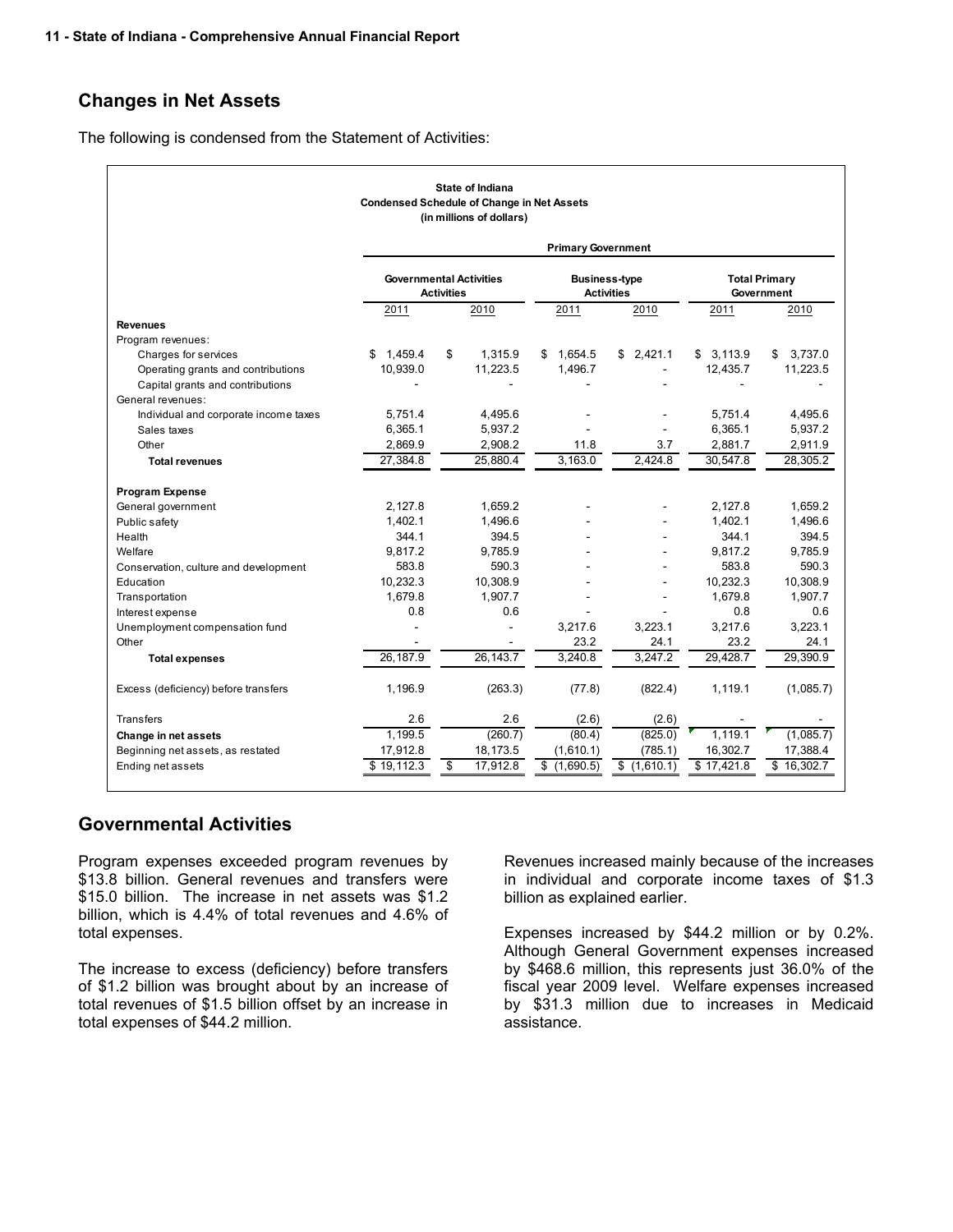

Tax revenues for governmental activities were broken down as follows:

Tax revenues of \$14.9 billion represent 54.5% of total revenues for governmental activities. This compares to \$13.2 billion in FY 2010 or 51.1% of total revenues in FY 2010. Program revenues accounted for \$12.4 billion or 45.3% of total revenues. In FY 2010, program revenues accounted for \$12.5 billion or 48.5% of total revenues. General revenues other than tax revenues were \$57.8 million or 0.2% of total

revenues. Of this \$22.5 million was investment earnings. This compares to 2010, when general revenues other than taxes were \$109.9 million or 0.4% of total revenues and \$76.3 million was investment earnings. Investment earnings decreased by \$41.0 million from FY 2010 to FY 2011 or 53.8% due to lower interest rates.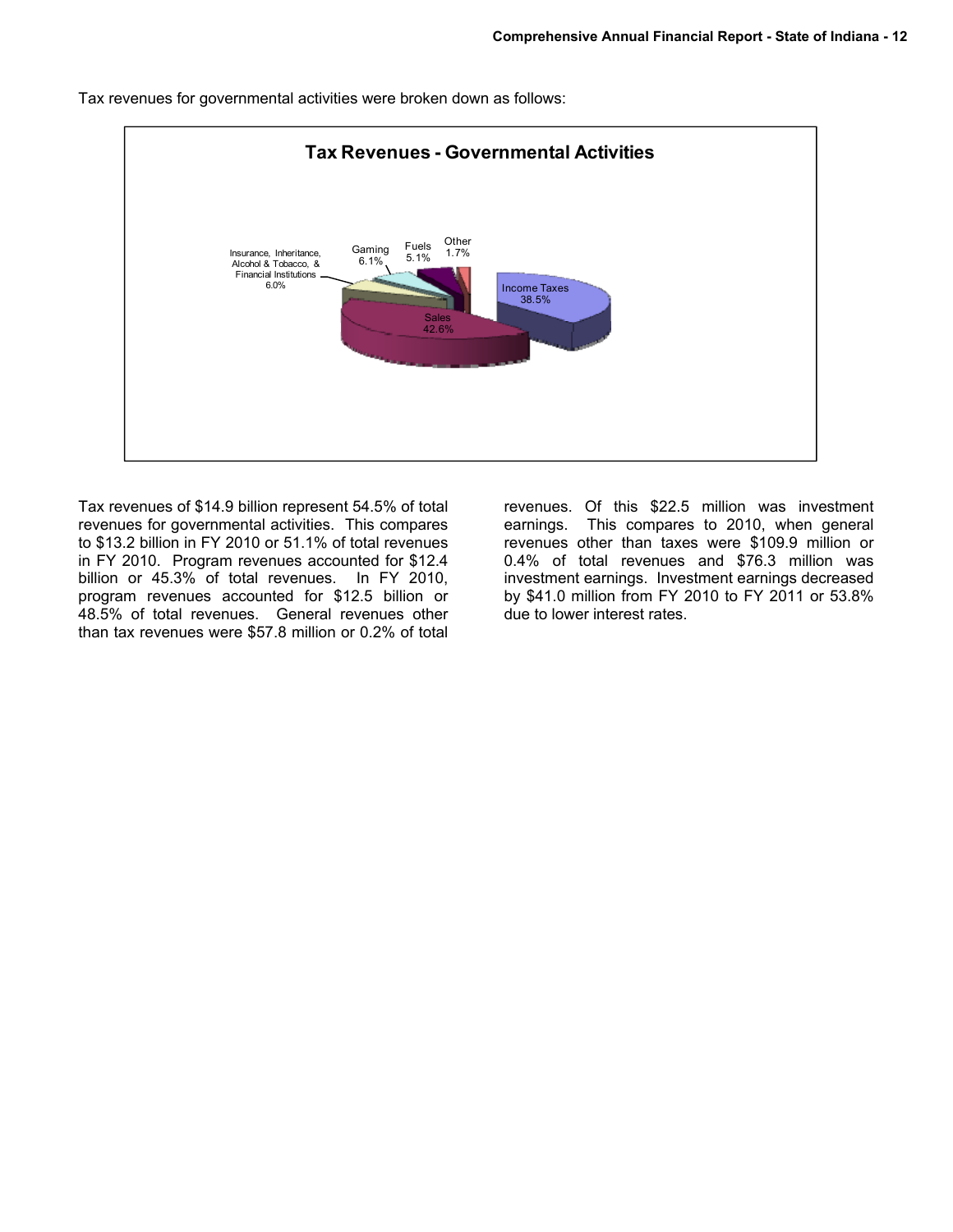

Total revenues for governmental activities were broken down as follows:

 PR = program revenues GR = general revenues

Total revenues were 104.6% of expenses which was an increase from 99.0% in FY 2010. Total revenues increased 5.8% from \$25.9 billion in FY 2010 to \$27.4 billion in FY 2011. Expenses grew 0.2% from \$26.1 billion in FY 2010 to \$26.2 billion in FY 2011.

The largest portion of the State's expenses is Education, which is \$10.2 billion, or 39.1% of total expenses. This compares with \$10.3 billion, or 39.4% of total expenses in FY 2010. The change in expenses was a decrease of \$76.6 million or 0.7%. All but \$1.4 billion of Education expenses in FY 2011 were funded from general revenues.

Some of the major expenses were tuition support, \$6.2 billion, Federal Food Stamp Program, \$1.5 billion, General Fund appropriations for State colleges and universities, \$1.4 billion, federal grant programs from the U.S. Department of Health and Human Services Fund, \$1.4 billion, federal grant programs from the U.S. Department of Education Fund, \$723.0 million, federal grant programs from the U.S. Department of Transportation Fund, \$1.0 billion, and the Teachers' Retirement Pension, \$643.8 million.

Health and Welfare comprises 38.8%, or \$10.2 billion, of the State's expenses. In FY 2010, Health and Welfare accounted for 38.9%, or \$10.2 billion, of expenses. The change in expenses was a decrease of \$19.1 million, or .2%. Some of the major expenses were Medicaid assistance, \$6.0 billion, the U.S. Department of Health and Human Services Fund, \$1.4 billion, and the federal food stamp program, \$1.5 billion.

\$2.1 billion, or 8.1% of expenses, was spent for General Government. General Government comprised \$1.7 billion or 6.3% of expenses in FY 2010. General Government includes local distributions and money for State administration and those functions that serve the State as a whole. Some reasons for the increase were increases in expenditures for local distributions and for grants made through the Lieutenant Governor's Office and to component units for housing and urban development projects.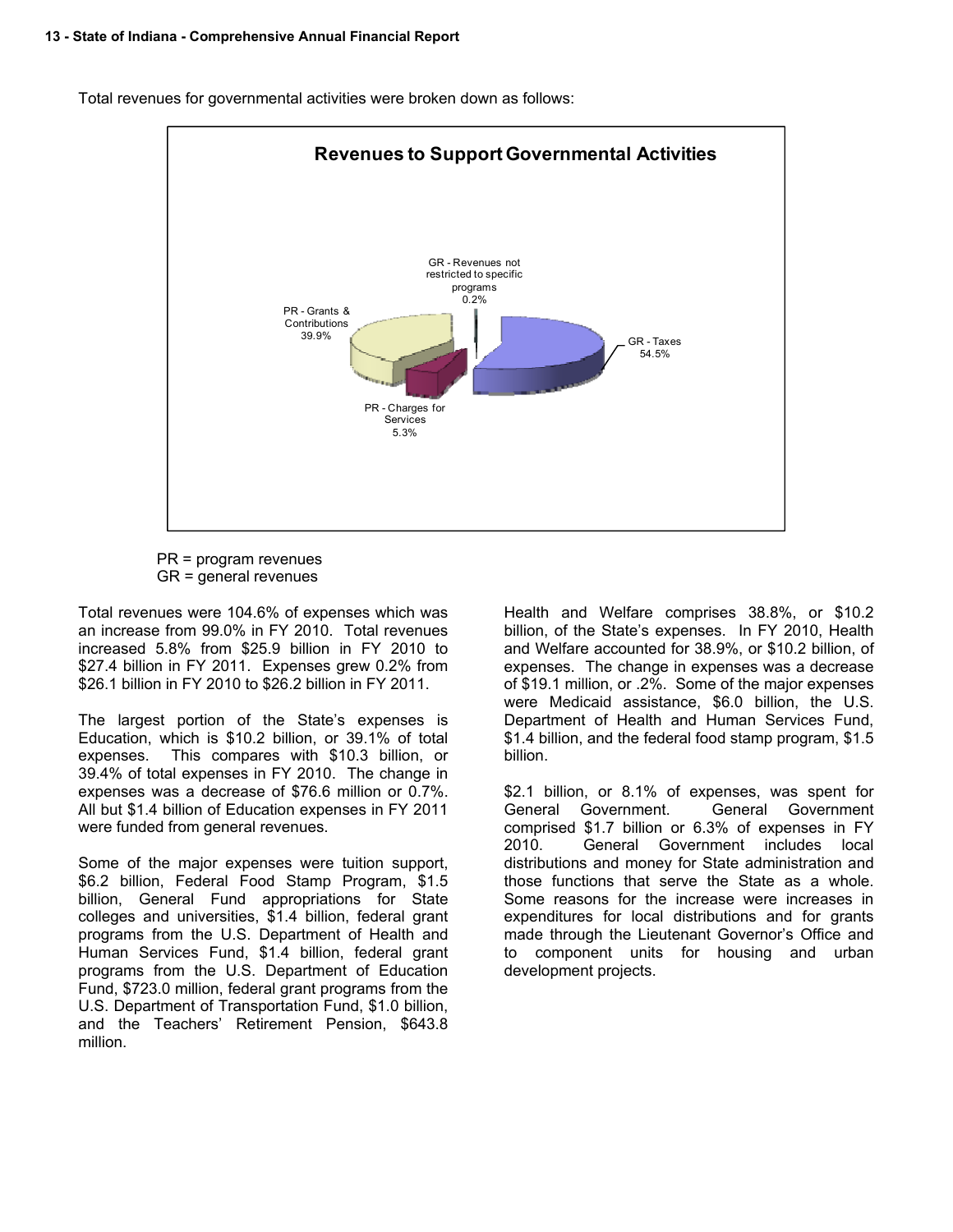

Total expenses for governmental activities were broken down as follows:

## **Business-type Activities**

Business-type activities represent 10.4% of the Primary Government's revenues and 11.0% of the expenses. The Unemployment Compensation Fund accounts for 99.2% of business-type activities' operating revenues and 99.3% of operating expenses. The change in net assets for businesstype activities was a decline of \$80.4 million.

The Unemployment Compensation Fund collects employer taxes and the federal share of unemployment compensation. Benefits are paid to eligible individuals and the fund covers general and administrative expenses. Benefits and administrative

expenses paid exceeded revenue in the fund by \$92.4 million. This compares to FY 2010 when this fund's expenses exceeded revenue by \$829.4 million. Employer contributions into the fund increased by \$1.1 billion, from \$496.2 million in FY 2010 to \$1.6 billion in FY 2011. Federal revenues into the fund decreased by \$413.9 million, from \$1.9 billion in FY 2010 to \$1.5 billion in FY 2011. The decrease in net assets is due to the increase in the amount due to the federal government for continued borrowings in order to pay unemployment benefits.

| Net Cost of Primary Government<br>(in millions) |    |               |    |               |          |  |  |  |  |  |
|-------------------------------------------------|----|---------------|----|---------------|----------|--|--|--|--|--|
|                                                 |    | June 30, 2011 |    | June 30, 2010 | % Change |  |  |  |  |  |
| <b>Governmental Activities:</b>                 |    |               |    |               |          |  |  |  |  |  |
| General government                              |    | 1,297.4       | \$ | 594.9         | 118.1%   |  |  |  |  |  |
| Public safety                                   |    | 782.5         |    | 828.9         | $-5.6%$  |  |  |  |  |  |
| Health                                          |    | 121.0         |    | 116.6         | 3.8%     |  |  |  |  |  |
| Welfare                                         |    | 2.219.2       |    | 2.638.3       | $-15.9%$ |  |  |  |  |  |
| Conservation, culture, and development          |    | 150.8         |    | 138.0         | 9.3%     |  |  |  |  |  |
| Education                                       |    | 8,807.3       |    | 8,882.9       | $-0.9%$  |  |  |  |  |  |
| Transportation                                  |    | 410.5         |    | 404.2         | 1.6%     |  |  |  |  |  |
| Unallocated interest expense                    |    | 0.8           |    | 0.6           | 33.3%    |  |  |  |  |  |
| Other                                           |    |               |    |               | 100.0%   |  |  |  |  |  |
| <b>Business-type Activities:</b>                |    |               |    |               |          |  |  |  |  |  |
| Unemployment Compensation Fund                  |    | 92.4          |    | 829.4         | $-88.9%$ |  |  |  |  |  |
| Malpractice Insurance Authority                 |    | (0.3)         |    | (0.4)         | $-25.0%$ |  |  |  |  |  |
| Inns and Concessions                            |    | (2.7)         |    | (2.8)         | $-3.6\%$ |  |  |  |  |  |
| <b>TOTAL</b>                                    | \$ | 13,878.9      | \$ | 14,430.6      | $-3.8%$  |  |  |  |  |  |

This schedule shows the net expense (revenue) attributable to each function of government. Each function of Indiana government is either self-supporting (a negative number) or requires additional general revenues to cover expenses (a positive number).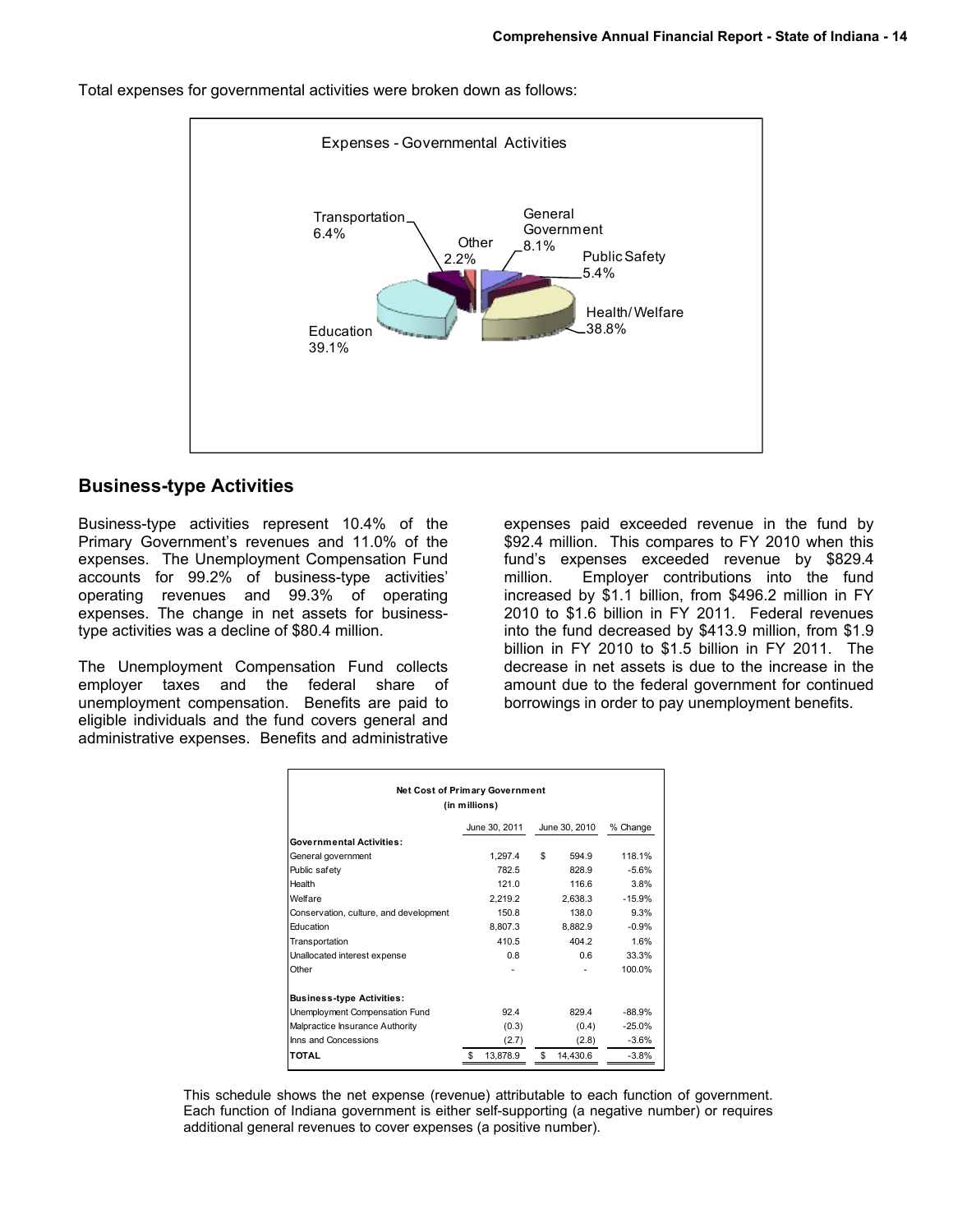# **Financial Analysis of the State's Funds**

The following is an analysis of the State's major governmental funds. Please note that transfers in and transfers out for these funds are explained in much greater detail in note IV(B) in the Notes to the Financial Statements.

# **General Fund**

The General Fund is maintained to account for resources obtained and used for those services traditionally provided by State government which are not required to be accounted for in another fund. The fund balance of the General Fund at June 30, 2011 was \$3.1 billion, which is 68.1% of assets. This compares to a fund balance at June 30, 2010 of \$2.5 billion, which was 61.9% of assets. This indicates that the State's financial position in the General Fund increased from the prior year by \$548.9 million. The fund balance of \$3.1 billion is composed of restrictions of \$72.0 million and assignments of \$602.9 million, leaving an unassigned balance of \$2.4 billion. The restricted amount consists of the State's Rainy Day Fund. For more information on the components of fund balance, see the chart in the Notes to the Financial Statements III(B).

The General Fund's revenues increased 11.7%, or \$1.3 billion, from FY 2010, because of the increase in total taxes revenue which included income taxes up by \$1.1 billion. Income taxes increased 23.8% from FY 2010. Sales tax revenues increased by \$344.6 million, or 5.8%, from FY 2010. The increase in tax revenues is explained by the beginning of a recovery in the State's economy.

General Fund expenditures increased \$535.8 million, or 5.1% from FY 2010. Distributions to local units of government were a reason for the increase in expenditures.

The General Fund had transfers in of \$1.7 billion compared to \$2.8 billion in FY 2010. Transfers out were \$3.1 billion compared to \$3.0 billion in FY 2010. More detail on these transfers can be found in the Notes to the Financial Statements IV(B).

Overall, the increased position of the General Fund in the amount of \$548.9 million can be attributed to increases in the general revenues of the State.

# **Public Welfare-Medicaid Assistance Fund**

Medicaid is an insurance program for low-income people. It is jointly funded by the Federal government and the State. The Medicaid Assistance Fund received \$4.5 billion in Federal revenue as compared

to \$4.0 billion in FY 2010. State funding comes through the \$2.0 billion of transfers in from the General Fund which was an increase of \$506.2 million from FY 2010. Transfers out were \$560.8 million compared with \$160.6 million in FY 2010. The Fund distributed \$6.0 billion in Medicaid assistance during the year, which is an increase of \$598.3 million over FY 2010. The change in fund balance increased by \$114.4 million from FY 2010 to FY 2011.

## **Major Moves Construction Fund**

The Major Moves Construction Fund was created in fiscal year 2006 as part of the leasing of the Indiana Toll Road to Cintra-Mcquarie, a private company. This fund distributes money received from the Toll Road lease for new constructions and major preservation of highways and bridges throughout Indiana.

The Major Moves Construction Fund transferred \$521.8 million to the State Highway Department Fund. The fund received \$113.9 million in investment income and distributed \$10.0 million to the Northwest Indiana Regional Development Authority. The change in fund balance from FY 2010 to FY 2011 was a decline of \$324.4 million.

# **ARRA of 2009 Fund**

The ARRA of 2009 Fund was created in FY 2009 upon the American Recovery and Reinvestment Act of 2009 becoming law on February 17, 2009. The objective for ARRA of 2009 Fund spending is to stimulate the economy and create jobs. The programs expected to receive the largest amount of funds include Medicaid, Education, Infrastructure, and Nutrition.

The ARRA of 2009 Fund received \$1.1 billion in federal grants revenues compared to \$1.6 billion in FY 2010. The fund expended \$1.1 billion during the year, compared with \$1.9 billion in FY 2010. Grant revenues and expenditures of the fund decreased primarily due to the completion of grant programs under the act. The largest decreases in expenditures were for Welfare of \$462.5 million and for Education of \$281.8 million. The Welfare expenditures were for the Medicaid program. The Education expenditures primarily were for special education and other local educational programs.

The fund balance decreased by \$39.9 million from FY 2010 to FY 2011.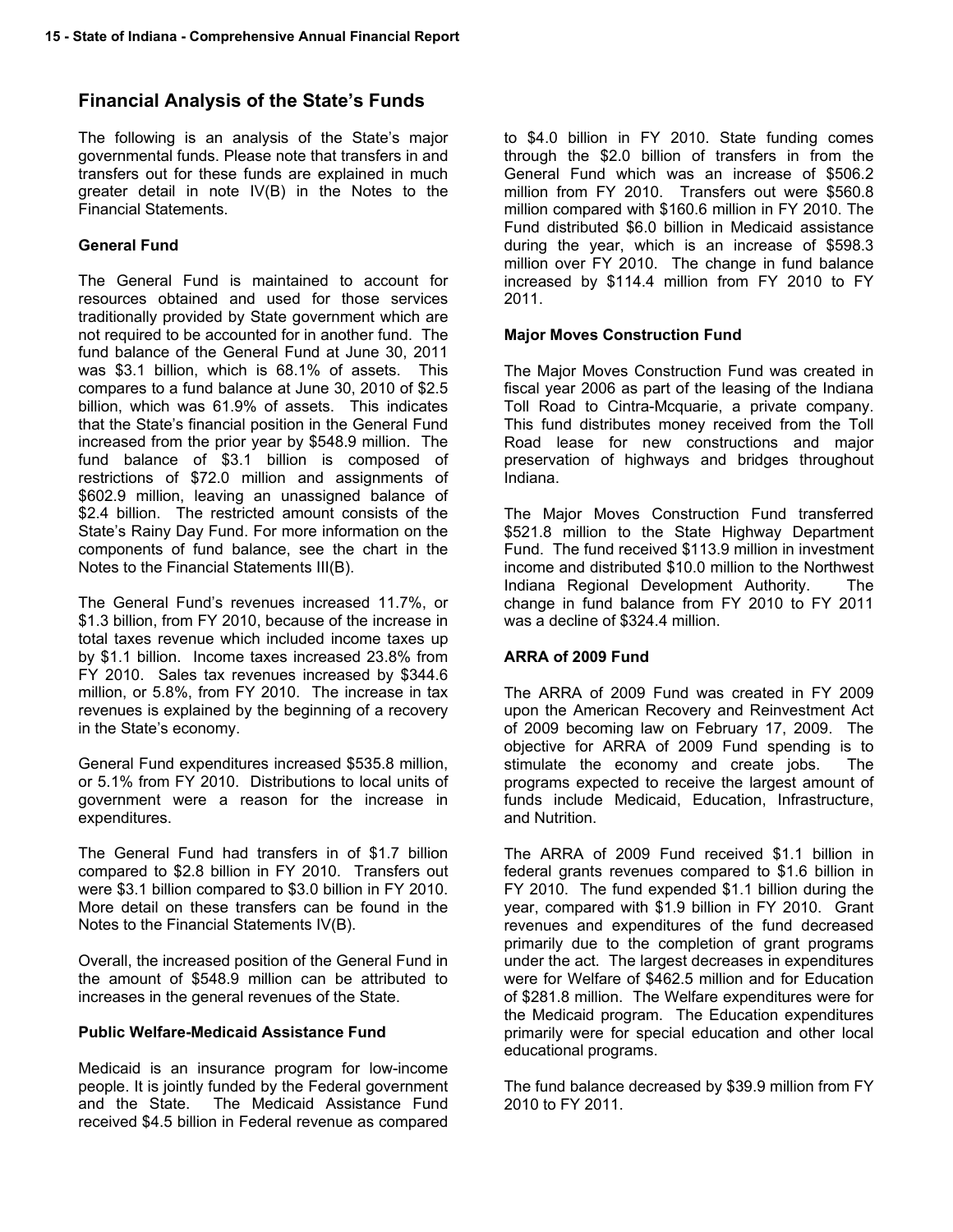#### **U.S. Department of Transportation Fund**

The State Highway Department Fund was created to fund the construction, reconstruction, operation, maintenance, and control of State highways and tollways. The fund collected \$882.0 million in grants and received \$394.7 million in transfers in, which are taxes and revenues collected in other funds, compared with \$1.1 billion and \$366.6 million in FY 2010, respectively. The fund expended \$1.0 billion during the year, which is a decrease of \$493.7 million from FY 2010. The fund balance increased by \$243.4 million from FY 2010 to FY 2011. The increase is principally from the reduction in transportation expenditures.

# **General Fund Budgetary Highlights**

Actual State general fund revenue collections increased by \$1,087.5 million, or 8.9%, in FY 2011. This follows two consecutive years of decreases, with FY 2010 revenues decreasing by 5.6% after a drop of 7.4% in FY 2009. At the time the budget was enacted in June 2009, State reserves were projected to total \$1,008.0 million at the close of FY 2011. Actual expenditure growth, normalizing for the impact of American Recovery and Reinvestment Act (ARRA) funds, was 0.03% in FY 2011 compared with FY 2010, after declining by 1.91% in FY 2010 compared

# **Capital Asset and Debt Administration**

# **Capital Assets**

Capital assets were \$12.5 billion, which was 53.0% of total assets for the primary government. Related debt was \$1.2 billion. Total capital assets net of related debt for the primary government was \$11.3 billion. Related debt was 9.8% of capital assets. Total capital assets increased by \$523.7 million or 4.4% and is attributable to increases in the Indiana Department of Transportation's land, infrastructure, and construction in progress (CIP). The net increase in capital assets is comprised of increases for INDOT's capital assets of \$584.9 million and software in development of \$19.6 million and to decreases of

#### **U.S. Department of Health and Human Services Fund**

The U.S. Department of Health and Human Services Fund is a new fund created during the fiscal year with the implementation of the new statewide accounting system to account for federal grants that are used to carry out health and human services programs.

The US DHHS Fund received \$1.2 billion in federal grant revenues and expended \$1.4 billion. The US DHHS Fund received transfers in of \$374.0 million mostly from the General Fund for various health and human services programs. The change in fund balance from FY 2010 to FY 2011 was an increase of \$134.9 million.

with FY 2009. Annual expenditure growth has averaged 1.4% over the past six years in comparison to growth of nearly 5.9% between FY 1996 and FY 2004.

At year-end, the State had \$1,181.5 million in reserves, with \$1,124.3 million residing in the general fund and \$57.2 million residing in the Rainy Day Fund.

\$60.6 million for the primary government, \$17.3 million in DOA Public Works CIP, \$2.0 million in capital lease assets, and \$1.0 million in internal service funds' capital assets. CIP consisting of right of way and work in progress increased \$287.9 million, infrastructure consisting of interstate roads, non-interstate roads, and bridges increased \$178.0 million, and land increased by \$119.0 million. More detailed information about the State's capital assets is presented in Note IV(D) to the Financial Statements.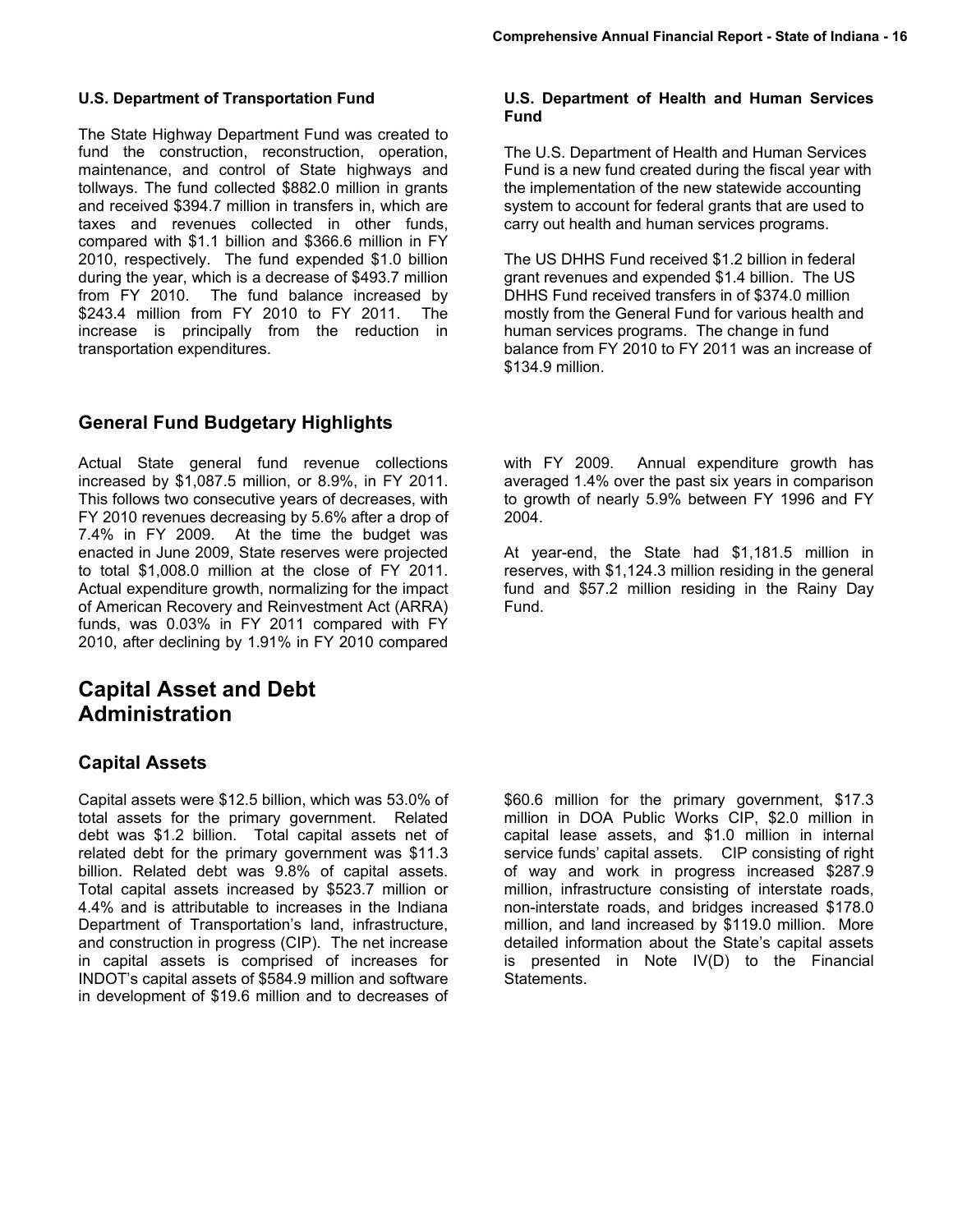The following table shows the percentage change from fiscal year 2010 to fiscal year 2011.

| State of Indiana<br><b>Capital Assets</b><br>(in millions of dollars) |                                   |               |                                           |       |            |                                    |         |  |  |
|-----------------------------------------------------------------------|-----------------------------------|---------------|-------------------------------------------|-------|------------|------------------------------------|---------|--|--|
|                                                                       | Governmental<br><b>Activities</b> |               | <b>Business-type</b><br><b>Activities</b> |       |            | <b>Total Primary</b><br>Government |         |  |  |
|                                                                       | 2011                              | 2010          | 2011                                      | 2010  | 2011       | 2010                               |         |  |  |
| Land                                                                  | 1,623.5<br>\$                     | 1,502.5<br>\$ | \$                                        | \$    | \$1,623.5  | \$1,502.5                          | 8.1%    |  |  |
| Infrastructure                                                        | 8,239.2                           | 8,062.7       | $\overline{\phantom{a}}$                  |       | 8,239.2    | 8,062.7                            | 2.2%    |  |  |
| Construction in Progress                                              | 1.773.7                           | 1.483.7       | $\overline{\phantom{a}}$                  |       | 1.773.7    | 1,483.7                            | 19.5%   |  |  |
| Property, plant and equipment                                         | 2,060.6                           | 2,100.5       | 0.4                                       | 0.4   | 2.061.0    | 2,100.9                            | $-1.9%$ |  |  |
| Computer software                                                     | 37.8                              | 35.8          | $\overline{\phantom{0}}$                  |       | 37.8       | 35.8                               | 5.6%    |  |  |
| Less accumulated depreciation                                         | (1,218.5)                         | (1, 192.6)    | (0.3)                                     | (0.3) | (1, 218.8) | (1, 192.9)                         | 2.2%    |  |  |
| Total                                                                 | \$12,516.3                        | \$11,992.6    | \$<br>0.1                                 | 0.1   | \$12,516.4 | \$11,992.7                         | 4.4%    |  |  |

# **Long-term Obligations**

Major long-term obligations items are included in the following table. These items comprised 100%

of total long-term liabilities and 36.5% of total liabilities.

The following table shows the percentage change from fiscal year 2010 to fiscal year 2011.

| State of Indiana<br>Long-term Liabilities<br>(in millions of dollars) |              |                                   |           |                                           |                                    |                      |          |  |  |
|-----------------------------------------------------------------------|--------------|-----------------------------------|-----------|-------------------------------------------|------------------------------------|----------------------|----------|--|--|
|                                                                       |              | Governmental<br><b>Activities</b> |           | <b>Business-type</b><br><b>Activities</b> | <b>Total Primary</b><br>Government | Total<br>%<br>Change |          |  |  |
|                                                                       | 2011         | 2010                              | 2011      | 2010                                      | 2011                               | 2010                 |          |  |  |
| Accrued liability for<br>compensated absences                         | 62.4<br>S    | \$<br>66.6                        | \$<br>0.3 | \$<br>0.3                                 | \$<br>62.7                         | \$<br>66.9           | $-6.3%$  |  |  |
| Intergovernmental payable                                             | 30.0         | 40.0                              |           |                                           | 30.0                               | 40.0                 | $-25.0%$ |  |  |
| Capital lease payable                                                 | 1,178.3      | 1,222.9                           |           |                                           | 1,178.3                            | 1,222.9              | $-3.6%$  |  |  |
| Claims payable                                                        |              |                                   | 29.3      | 42.1                                      | 29.3                               | 42.1                 | $-30.4%$ |  |  |
| Net pension obligations                                               | 1,065.9      | 948.1                             |           |                                           | 1,065.9                            | 948.1                | 12.4%    |  |  |
| Other postemployment                                                  |              |                                   |           |                                           |                                    |                      |          |  |  |
| benefits                                                              | 118.2        | 112.4                             |           |                                           | 118.2                              | 112.4                | 5.2%     |  |  |
| Pollution remediation                                                 | 32.6         | 43.7                              |           |                                           | 32.6                               | 43.7                 | N/A      |  |  |
| Due to component units                                                | 50.0         | 50.0                              |           |                                           | 50.0                               | 50.0                 | $0.0\%$  |  |  |
| Total                                                                 | 2,537.4<br>S | \$2,483.7                         | 29.6      | 42.4                                      | 2,567.0<br>S                       | 2,526.1<br>\$        | 1.6%     |  |  |

Total long-term liabilities increased by 1.6% or \$40.9 million. The largest increase was in net pension obligations of \$117.8 million. The other long-term liability to increase was OPEB by \$5.8 million.

The increase in net pension obligations is because there was an increase of \$113.7 million in the TRF's Pre-1996 Plan's NPO. Two other retirement plan NPOs increased by \$4.1 million.

Other postemployment benefits increased by \$5.8 million. This increase in OPEB liability is based on the OPEB financial report for the fiscal year ending June 30, 2011. The Indiana State Police Plan's liability increased by \$15.1 million, the Conservation Excise Police Plan increased by \$2.9 million, and the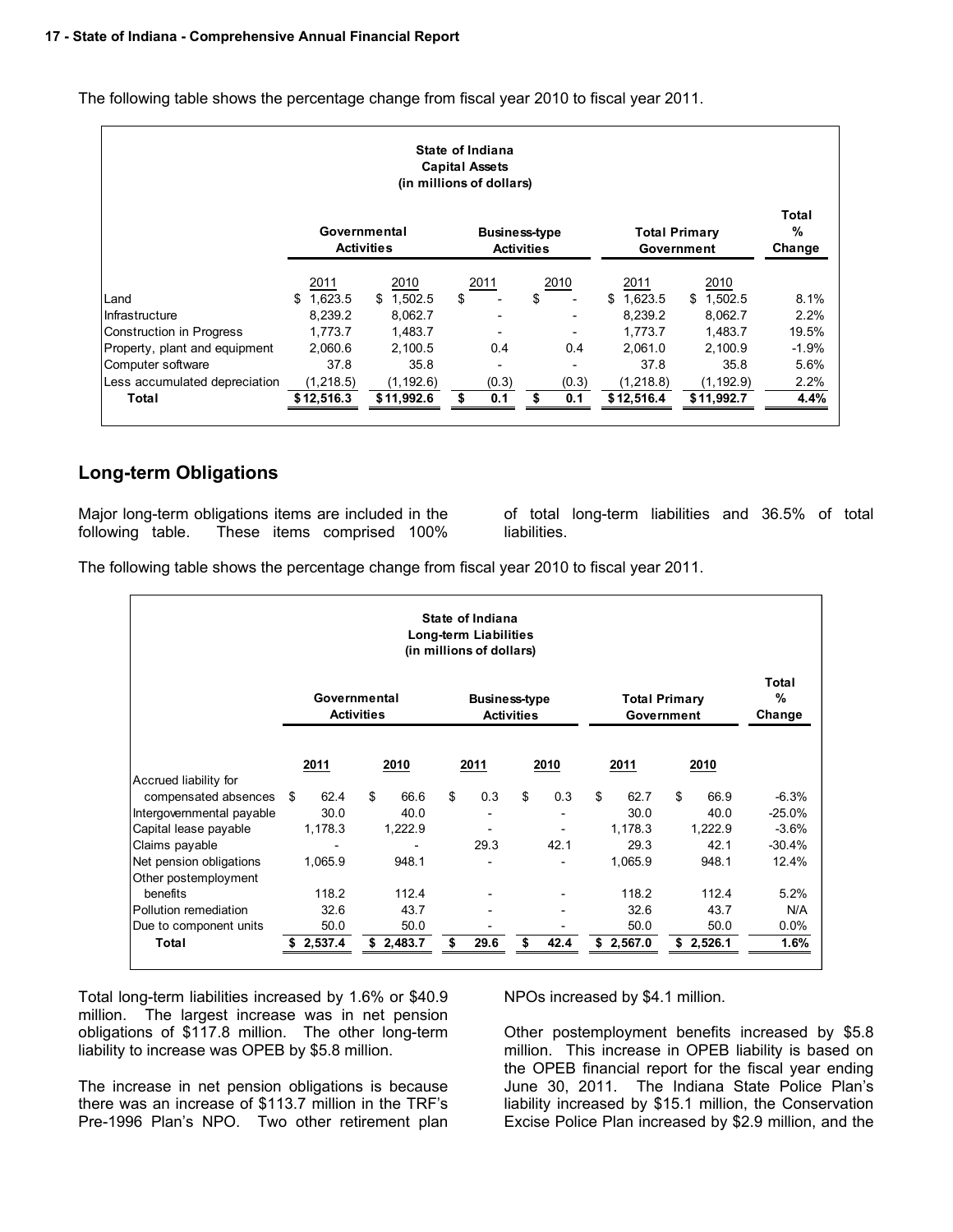Legislature Plan increased by \$0.2 million. The Indiana State Personnel Plan decreased by \$12.4 million. The Indiana State Police Plan through establishment of a 401(h) trust account and the Indiana State Personnel Plan started pre-funding retiree health benefits.

Significant decreases in long-term liabilities were for capital leases payable of \$44.6 million, pollution remediation payable of \$11.1 million, and intergovernmental payables of \$10.0 million. The decrease in capital leases payable is because there was a decrease of \$45.9 million in the direct financing lease with the Highway Revenue Bonds fund of the Indiana Finance Authority while there was a net increase in other capital leases of \$1.3 million. The

## **Infrastructure**

As required by GASB Statement No. 34, the State has capitalized its infrastructure. This amounts to \$8.2 billion in roads and bridges using the modified approach, \$1.4 billion in right of way classified as land, and \$22.7 million in property (septic, sewer, and water systems; and streets/sidewalks/curbs) and dams being depreciated. In order to utilize the modified approach, the State is required to:

- Maintain an asset management system that includes an up-to-date inventory of eligible infrastructure assets.
- Perform condition assessments of eligible assets and summarize the results using a measurement scale.
- Estimate each year the annual amount to maintain and preserve the assets at the condition level established and disclosed by the State.
- Document that the assets are being preserved approximately at or above the established condition level.

Under the modified approach, the State expenses certain maintenance and preservation costs and does not report depreciation expense. Assets accounted for under the modified approach include approximately 11,000 centerline miles of pavement on 214 routes and approximately 5,200 bridges that the State is responsible to maintain.

The State has consistently maintained the assessed conditions of roads over the past three years. It is the

decrease in the pollution remediation liability was because of the decrease in IDEM's Superfund pollution sites. The \$10.0 million decrease in intergovernmental payables resulted from a distribution for infrastructure projects under the Major Moves Construction Fund.

Claims payable for business activities decreased by \$12.8 million. This was the amount of decrease in claims payable for the Indiana Residual Malpractice Insurance Authority.

More detailed information about the State's long term obligations is presented in Note IV(F) to the Financial Statements.

State's policy to maintain a network average International Roughness Index (IRI) of no more than 95 for Interstate Roads, NHS Non-Interstate and Non-NHS Roads (a good rating is in the range of 80– 115). The most recent condition assessment, completed for FY 2011, indicated that the average IRI for roads was in an acceptable range.

The State has maintained the assessed conditions of bridges at levels which are above the established benchmarks. It is the State's policy to maintain Interstate bridges at an average sufficiency rating of 87%, NHS Non-Interstate bridges at an average sufficiency rating of 85%, and Non-NHS bridges at an average sufficiency rating of 83% (a good rating is 80% - 90%). The most recent condition assessment, completed in FY 2011, indicated that the average sufficiency rating for bridges exceeded the minimum acceptable standard.

Total actual maintenance and preservation costs for roads exceeded plan. Actual maintenance costs for interstate roads were lower than planned; however, this roadway type maintained a good condition rating.

Total actual maintenance and preservation costs for bridges on all road classes were lower than planned. Bridge sufficiency ratings were within the State's policy for the maintenance of bridges in all road classes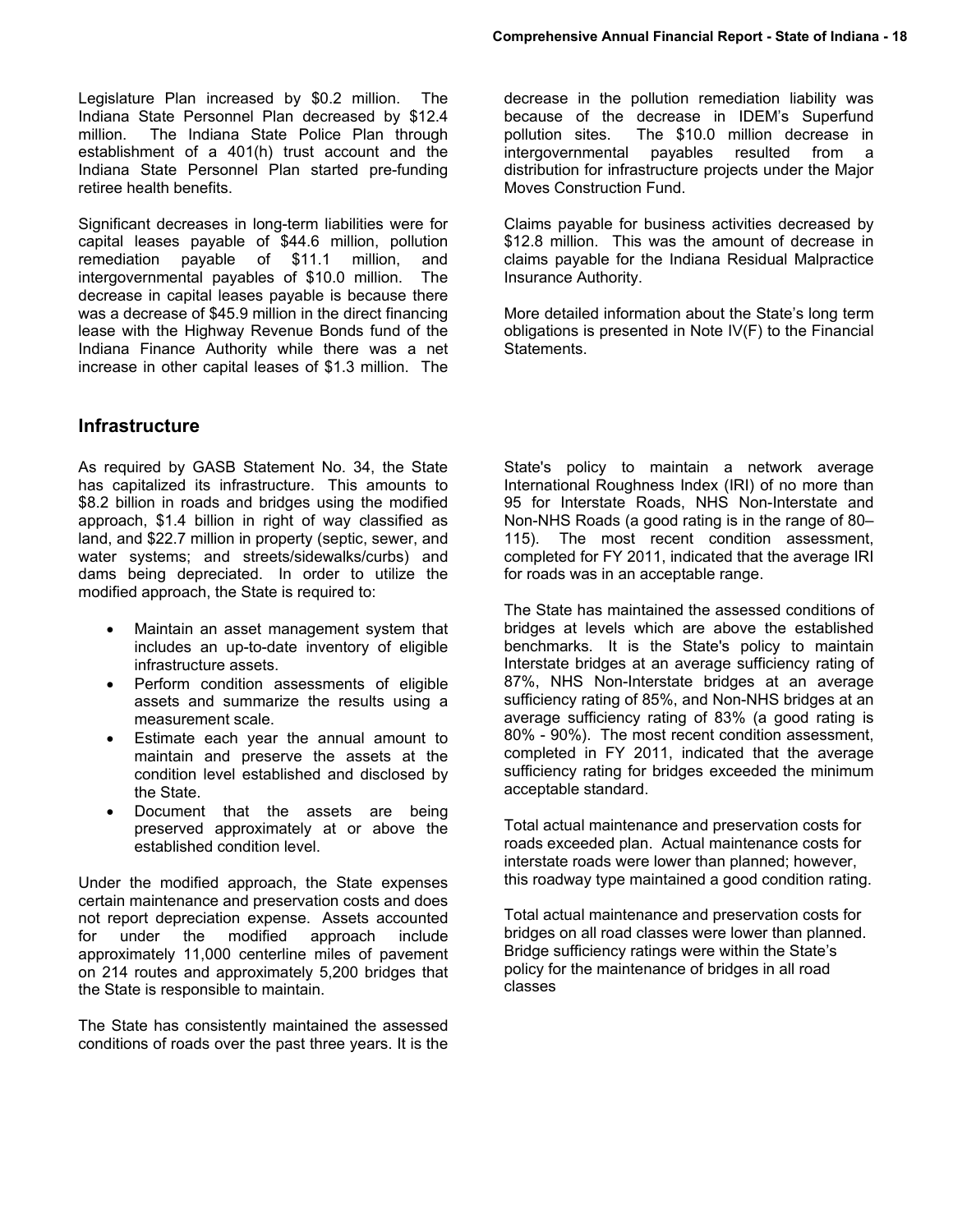## **Economic Factors**

The economic and revenue forecasts upon which the FY 2010 – FY 2011 State budget was based were presented to the State Budget Committee on May 27, 2009. At that time, real Gross Domestic Product (real GDP) was forecast to increase by 2.8% in FY 2011. Corporate profits were forecast to increase by 14.8%, while the value of U.S. household financial assets was projected to increase by 9.0%. Indiana personal income (IPI) was forecast to increase in FY 2011 by 2.3%, with a smaller increase of 1.8% forecast for Indiana wage and salary disbursements.

The May 2009 forecast was last updated on April 15, 2011. Real GDP was forecast to increase by 2.8% in FY 2011, while nominal GDP was forecast to increase by 1.4%. Corporate profits were forecast to increase by 12.6% and the S&P 500 was forecast to

## **Contacting the Auditor of State**

This financial report is designed to provide our citizens, taxpayers, customers, investors and creditors with a general overview of the State's finances and to demonstrate the State's accountability for the money it receives. If you have questions about this report or need additional

increase by 13.2%. Indiana personal income and Indiana personal income net of transfer payments were forecast to increase by 4.6%. The Indiana unemployment rate was forecast to average 9.6% for FY 2011.

The U.S. Bureau of Economic Analysis (BEA) currently estimates that real and nominal GDP increased by 2.6% and 4.4%, respectively, in FY 2011. Corporate profits and the S&P 500 increased by 15.1% and 13.4%, respectively, in FY 2011. BEA currently estimates that IPI and IPI net of transfers increased by 4.7% and 5.0%, respectively. The Indiana unemployment rate averaged 9.3% in FY 2011.

financial information, contact the Auditor of State, Room 240 State House, 200 West Washington Street, Indianapolis, Indiana 46204-2793, telephone (317) 232-3300.